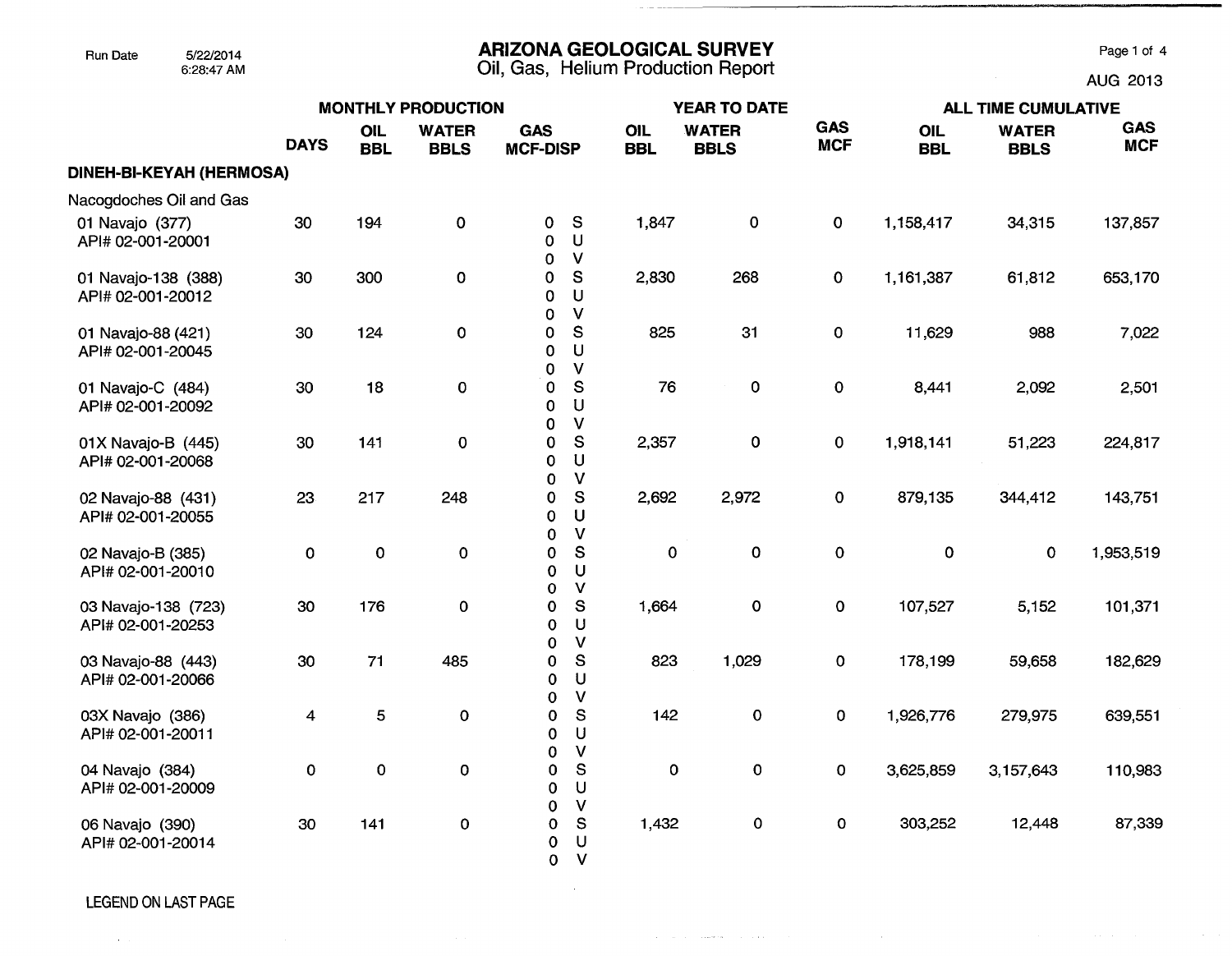Run Date 5/2212014 **ARIZONA GEOLOGICAL SURVEY** Page 2 of 4

6:28:47 AM Oil, Gas, Helium Production Report AUG 2013

|                                         | <b>MONTHLY PRODUCTION</b> |                   |                             |                               |                                         |                   | YEAR TO DATE                |                          |                   | <b>ALL TIME CUMULATIVE</b>  |                          |  |  |
|-----------------------------------------|---------------------------|-------------------|-----------------------------|-------------------------------|-----------------------------------------|-------------------|-----------------------------|--------------------------|-------------------|-----------------------------|--------------------------|--|--|
|                                         | <b>DAYS</b>               | OIL<br><b>BBL</b> | <b>WATER</b><br><b>BBLS</b> | <b>GAS</b><br><b>MCF-DISP</b> |                                         | OIL<br><b>BBL</b> | <b>WATER</b><br><b>BBLS</b> | <b>GAS</b><br><b>MCF</b> | OIL<br><b>BBL</b> | <b>WATER</b><br><b>BBLS</b> | <b>GAS</b><br><b>MCF</b> |  |  |
| 06 Navajo-88 (722)<br>API# 02-001-20252 | 30                        | 176               | 0                           | 0<br>0<br>0                   | S<br>$\cup$<br>$\mathsf{V}$             | 1,709             | $\pmb{0}$                   | $\pmb{0}$                | 52,734            | 728                         | 261,139                  |  |  |
| 09 Navajo (396)<br>API# 02-001-20020    | 11                        | 194               | 427                         | 0<br>0                        | ${\tt S}$<br>$\cup$<br>$\mathsf{V}$     | 1,437             | 2,921                       | 0                        | 1,661,250         | 560,437                     | 259,211                  |  |  |
| 11 Navajo (506)<br>API# 02-001-20106    | 22                        | 829               | 1,092                       | 0<br>0<br>0                   | $\mathbf{s}$<br>U                       | 4,393             | 5,498                       | $\mathbf 0$              | 1,033,168         | 89,446                      | 649,474                  |  |  |
| 14 Navajo (416)<br>API# 02-001-20040    | 30                        | 124               | $\pmb{0}$                   | 0<br>0<br>0                   | $\mathsf{V}$<br>S<br>U                  | 582               | $\mathbf 0$                 | 0                        | 320,849           | 21,091                      | 148,816                  |  |  |
| 15 Navajo (417)<br>API# 02-001-20041    | 30                        | 71                | 324                         | 0<br>0<br>0                   | $\mathsf{V}$<br>${\mathsf S}$<br>U      | 713               | 1,350                       | $\mathbf 0$              | 115,900           | 19,111                      | 37,903                   |  |  |
| 16 Navajo (419)<br>API# 02-001-20043    | 30                        | 371               | 1,780                       | 0<br>0<br>0                   | $\mathsf{V}$<br>S<br>$\cup$             | 2,522             | 7,252                       | $\mathbf 0$              | 99,276            | 43,067                      | 16,680                   |  |  |
| 17 Navajo (618)<br>API# 02-001-20190    | 30                        | 18                | ${\bf 0}$                   | 0<br>0<br>$\mathbf 0$         | $\mathsf{V}$<br>${\mathbb S}$<br>$\cup$ | 141               | $\pmb{0}$                   | 0                        | 74,220            | 8,931                       | 41,682                   |  |  |
| 19 Navajo (691)<br>API# 02-001-20240    | 30                        | 212               | $\bf{0}$                    | 0<br>0<br>0                   | $\mathsf{V}$<br>S<br>U<br>V             | 1,949             | $\pmb{0}$                   | $\mathbf 0$              | 355,016           | 11,443                      | 239,279                  |  |  |
| 20 Navajo (696)<br>API# 02-001-20245    | 30                        | 95                | 23                          | 0<br>0<br>0                   | S<br>U<br>$\mathsf{V}$                  | 1,089             | 23                          | $\pmb{0}$                | 203,399           | 21,180                      | 84,544                   |  |  |
| 21 Navajo (693)<br>API# 02-001-20242    | 30                        | 194               | $\pmb{0}$                   | 0<br>$\pmb{0}$<br>0           | S<br>$\cup$                             | 1,409             | $\pmb{0}$                   | $\pmb{0}$                | 100,887           | 41,587                      | 29,906                   |  |  |
| 22 Navajo (692)<br>API# 02-001-20241    | 30                        | 212               | $\mathbf 0$                 | 0<br>$\pmb{0}$<br>0           | $\mathsf{V}$<br>S<br>$\cup$             | 1,651             | $\pmb{0}$                   | $\pmb{0}$                | 69,002            | 4,675                       | 38,065                   |  |  |
| 24 Navajo (695)<br>API# 02-001-20244    | 30                        | 565               | 6,860                       | 0<br>0<br>$\Omega$            | $\mathsf{V}$<br>${\mathsf S}$<br>U      | 5,128             | 54,130                      | $\pmb{0}$                | 300,794           | 1,146,754                   | 55,778                   |  |  |
| 25 Navajo (719)<br>API# 02-001-20249    | 30                        | 106               | $\mathbf 0$                 | 0<br>0<br>0<br>$\mathbf 0$    | $\mathbf{V}$<br>S<br>U<br>$\vee$        | 1,094             | $\bf 0$                     | $\pmb{0}$                | 87,593            | 3,842                       | 65,731                   |  |  |

 $\alpha$  and  $\alpha$  are  $\alpha$  . The sum of  $\alpha$ 

LEGEND ON LAST PAGE

 $\sim 800$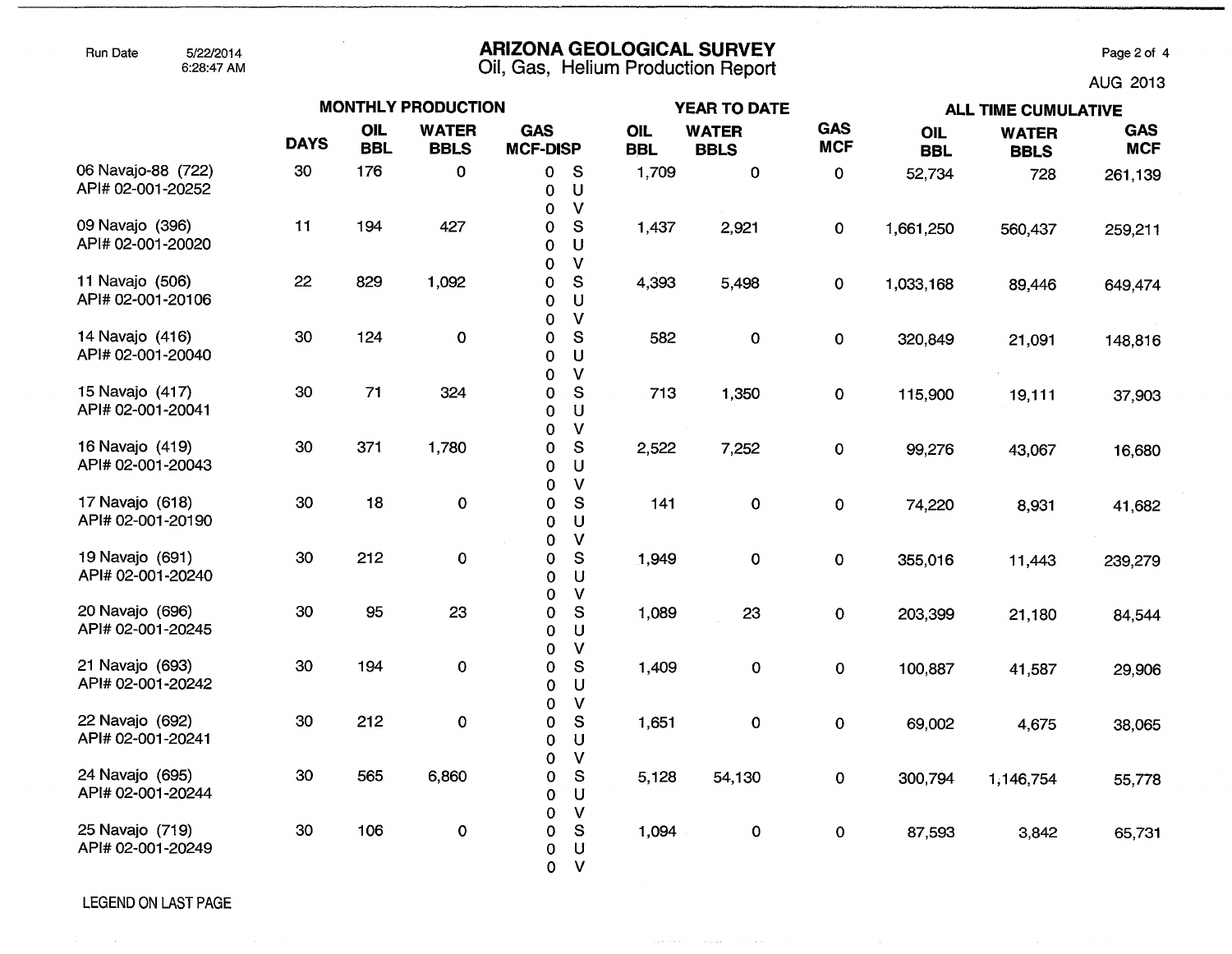## Run Date 5/22/2014 **ARIZONA GEOLOGICAL SURVEY** Page 3 of 4

6:28:47 AM **COLOGY AUG 2013** Oil, Gas, Helium Production Report **AUG 2013** 

|                                                                              |             |                          | <b>MONTHLY PRODUCTION</b>   |                               |                                   |                          | <b>YEAR TO DATE</b>         |                          | <b>ALL TIME CUMULATIVE</b>            |                                     |                                   |  |
|------------------------------------------------------------------------------|-------------|--------------------------|-----------------------------|-------------------------------|-----------------------------------|--------------------------|-----------------------------|--------------------------|---------------------------------------|-------------------------------------|-----------------------------------|--|
|                                                                              | <b>DAYS</b> | <b>OIL</b><br><b>BBL</b> | <b>WATER</b><br><b>BBLS</b> | <b>GAS</b><br><b>MCF-DISP</b> |                                   | <b>OIL</b><br><b>BBL</b> | <b>WATER</b><br><b>BBLS</b> | <b>GAS</b><br><b>MCF</b> | OIL<br><b>BBL</b>                     | <b>WATER</b><br><b>BBLS</b>         | <b>GAS</b><br><b>MCF</b>          |  |
| 26 Navajo (720)<br>API# 02-001-20250                                         | 30          | 77                       | 291                         | 0<br>0<br>0                   | S<br>U<br>$\vee$                  | 1,766                    | 3,256                       | $\mathbf 0$              | 90,446                                | 40,928                              | 10,751                            |  |
| 27 Navajo (721)<br>API# 02-001-20251                                         | 30          | 159                      | $\mathbf 0$                 | 0<br>0<br>0                   | $\mathbf{s}$<br>U<br>$\mathsf{V}$ | 1,391                    | $\pmb{0}$                   | $\mathbf 0$              | 110,127                               | 1,000                               | 54,683                            |  |
| OPERATOR FIELD TOTAL<br>ABANDONED PRODUCER<br>TOTAL DINEH-BI-KEYAH (HERMOSA) |             | 4,790                    | 11,530                      | 0                             |                                   | 41,662                   | 78,730                      | $\mathbf 0$              | 15,953,424<br>2,791,624<br>18,745,048 | 6,023,938<br>1,103,617<br>7,127,555 | 6,238,152<br>429,787<br>6,667,939 |  |
| DRY MESA (MISSISSIPPIAN/PARADOX)                                             |             |                          |                             |                               |                                   |                          |                             |                          |                                       |                                     |                                   |  |
| Navajo Nation Oil&Gas Co.                                                    |             |                          |                             |                               |                                   |                          |                             |                          |                                       |                                     |                                   |  |
| 03 Navajo-138 (115)<br>API# 02-001-05305                                     | 8           | 0                        | 683                         | 0<br>34<br>0                  | S<br>$\mathsf U$<br>$\mathsf{V}$  | 28                       | 775                         | 89                       | 471,495                               | 633,021                             | 1,021,649                         |  |
| 10 Navajo-138 (907)<br>API# 02-001-20318                                     | 31          | $\mathbf 0$              | 659                         | 0<br>1,130<br>$\Omega$        | S<br>U<br>V                       | 146                      | 4,148                       | 2,964                    | 3,814                                 | 16,471                              | 81,119                            |  |
| <b>OPERATOR FIELD TOTAL</b>                                                  |             | 0                        | 1,342                       | 1,164                         |                                   | 174                      | 4,923                       | 3,053                    | 475,309                               | 649,492                             | 1,102,768                         |  |
| ABANDONED PRODUCER                                                           |             |                          |                             |                               |                                   |                          |                             |                          | 377,167                               | 2,238,572                           | 1,400,847                         |  |
| TOTAL DRY MESA (MISSISSIPPIAN/PARADOX)                                       |             |                          |                             |                               |                                   |                          |                             |                          | 852,476                               | 2,888,064                           | 2,503,615                         |  |
| <b>BLACK ROCK (ISMAY/AKAH)</b>                                               |             |                          |                             |                               |                                   |                          |                             |                          |                                       |                                     |                                   |  |
| Navajo Nation Oil&Gas Co.                                                    |             |                          |                             |                               |                                   |                          |                             |                          |                                       |                                     |                                   |  |
| 03 Black Rock (581)<br>API# 02-001-20162                                     | 22          | $\pmb{0}$                | 18                          | 4,389<br>0<br>0               | <sub>S</sub><br>U<br>$\mathsf{V}$ | 0                        | 33                          | 11,584                   | 4,325                                 | 5,785                               | 2,100,598                         |  |
| 12 Black Rock (875)<br>API# 02-001-20294                                     | 30          | $\mathbf 0$              | 365                         | 2,388<br>19<br>0              | S<br>U<br>$\mathsf{V}$            | 308                      | 4,067                       | 7,716                    | 12,514                                | 53,281                              | 1,227,509                         |  |
| 20 Black Rock (882)<br>API# 02-001-20297                                     | 30          | 36                       | 705                         | 3,465<br>0<br>$\mathbf 0$     | S<br>U<br>$\mathsf{V}$            | 451                      | 5,788                       | 10,129                   | 26,524                                | 162,267                             | 1,211,273                         |  |
| OPERATOR FIELD TOTAL                                                         |             | 36                       | 1,088                       | 10,261                        |                                   | 759                      | 9,888                       | 29,429                   | 43,363                                | 221,333                             | 4,539,380                         |  |
| ABANDONED PRODUCER                                                           |             |                          |                             |                               |                                   |                          |                             |                          | 26,183                                | 290,528                             | 4,875,107                         |  |
| TOTAL BLACK ROCK (ISMAY/AKAH)                                                |             |                          |                             |                               |                                   |                          |                             |                          | 69,546                                | 511,861                             | 9,414,487                         |  |

 $\mathcal{A}$  , and  $\mathcal{A}$  , and  $\mathcal{A}$  , and  $\mathcal{A}$ 

 $\sim$   $\sim$ 

LEGEND ON LAST PAGE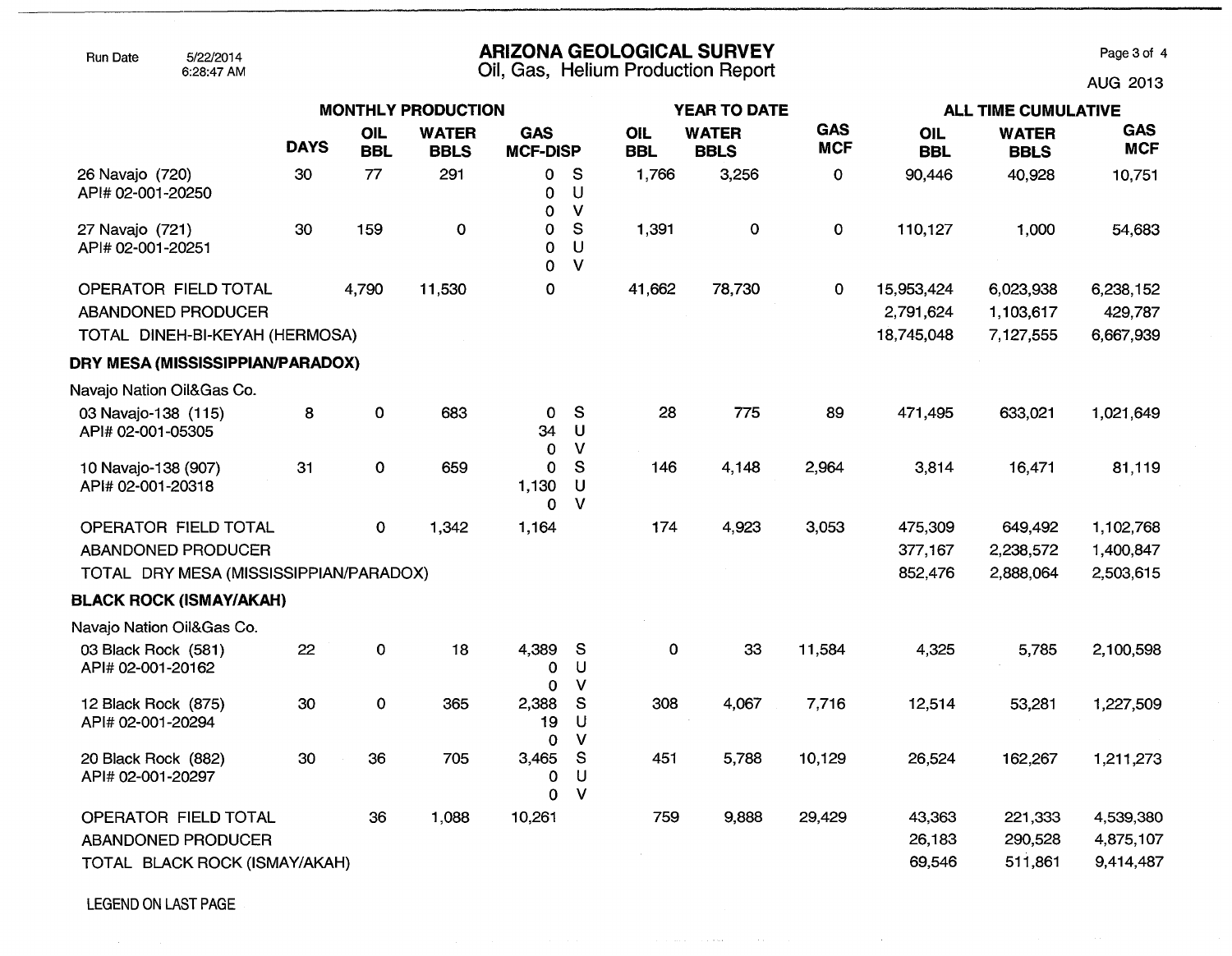| <b>Run Date</b>     | 5/22/2014                               |             | ARIZONA GEOLOGICAL SURVEY<br>Page 4 of 4<br>Oil, Gas, Helium Production Report |                             |                                                                                  |                   |                             |                          |                          |                             |                   |
|---------------------|-----------------------------------------|-------------|--------------------------------------------------------------------------------|-----------------------------|----------------------------------------------------------------------------------|-------------------|-----------------------------|--------------------------|--------------------------|-----------------------------|-------------------|
|                     | 6:28:47 AM                              |             |                                                                                |                             |                                                                                  | AUG 2013          |                             |                          |                          |                             |                   |
|                     |                                         |             |                                                                                | <b>MONTHLY PRODUCTION</b>   |                                                                                  |                   | <b>YEAR TO DATE</b>         |                          |                          | <b>ALL TIME CUMULATIVE</b>  |                   |
|                     |                                         | <b>DAYS</b> | OIL<br><b>BBL</b>                                                              | <b>WATER</b><br><b>BBLS</b> | <b>GAS</b><br><b>MCF-DISP</b>                                                    | <b>OIL</b><br>BBL | <b>WATER</b><br><b>BBLS</b> | <b>GAS</b><br><b>MCF</b> | <b>OIL</b><br><b>BBL</b> | <b>WATER</b><br><b>BBLS</b> | GAS<br><b>MCF</b> |
|                     | ABANDONED FIELDS AND UNDESIGNATED       |             |                                                                                |                             |                                                                                  |                   |                             |                          | 1,497,143                | 5,734,304                   | 14,789,650        |
| <b>GRAND TOTALS</b> |                                         |             | 4,826                                                                          | 13.960                      | 11,425                                                                           | 42,595            | 93,541                      | 32,482                   | 21, 164, 213             | 16,261,784                  | 33,375,691        |
|                     |                                         |             |                                                                                |                             | Helium: Between 1961 and 1976 cumulative production of Helium was 9,237,801 MCF. |                   |                             |                          |                          |                             |                   |
|                     | Gas Disposition Symbols in this Report: |             |                                                                                |                             |                                                                                  |                   |                             |                          |                          |                             |                   |
| V - Flared/Vented   |                                         | S - Sold    | State Permit Numbers are shown in parentheses                                  |                             |                                                                                  |                   |                             |                          |                          |                             |                   |

U - Used on Lease L - Lost (Mcf estimated)

All production done in Apache County.

\* - Amended Report

الهادا والمتاريات

 $\sim 10^{-1}$